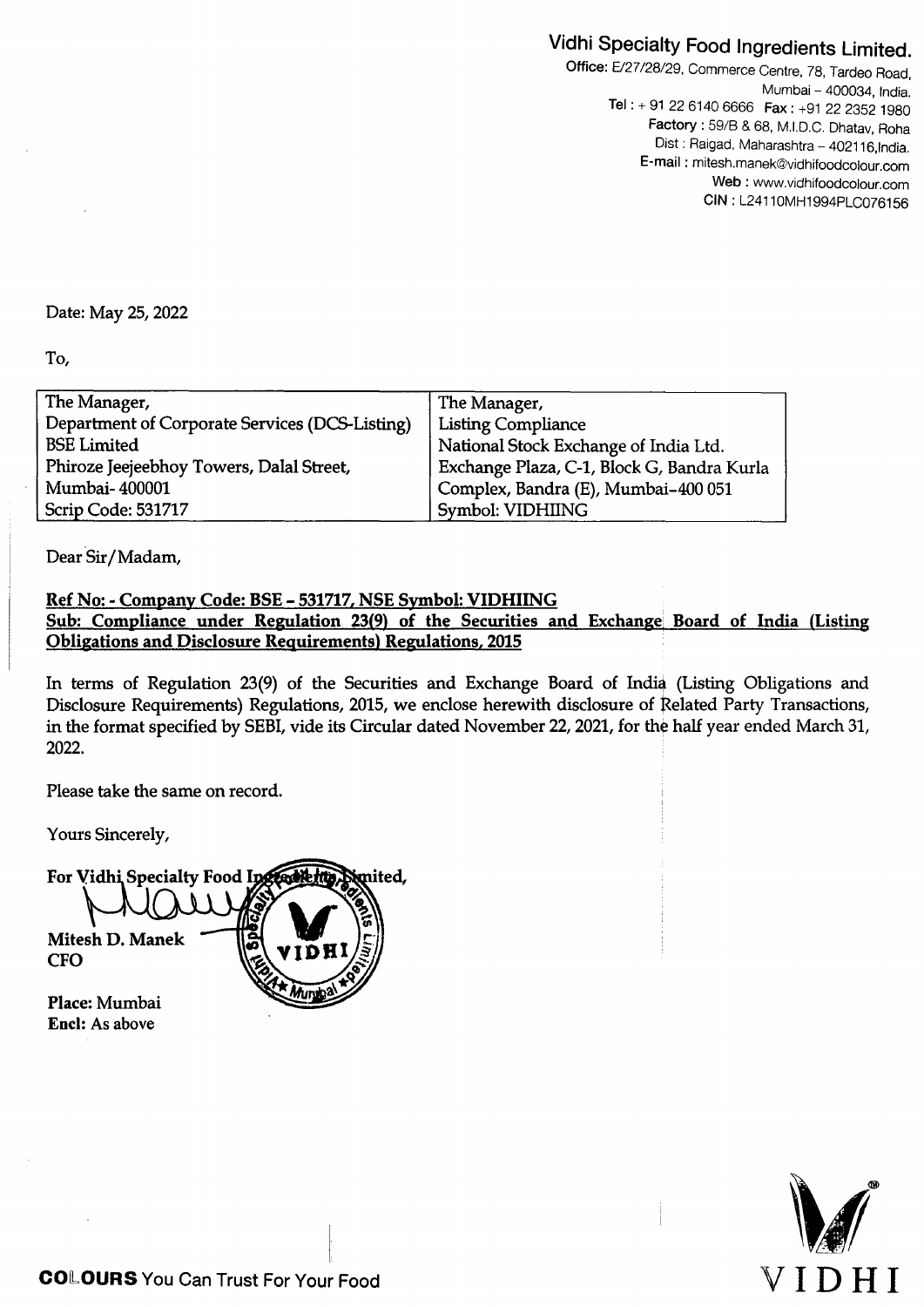Disclosure of Related Party Transactions for the Half Year ended March 31, 2022

 $\overline{a}$ 

|            |                                                                                    |     |                                                           |     |                                                                                 |                                                                |                                                                                          |                                                              |                                                                             |                           |                                                   | Additional disclosure of related party transactions - applicable only in case the related party transaction relates to loans, inter-corporate deposits,<br>advances or investments made or given by the listed entity/subsidiary. These details need to be disclosed only once, during the reporting period<br>when such transaction was undertaken. |                                                                                                                |                                                                         |  |                            |                       |                                                                |  |  |
|------------|------------------------------------------------------------------------------------|-----|-----------------------------------------------------------|-----|---------------------------------------------------------------------------------|----------------------------------------------------------------|------------------------------------------------------------------------------------------|--------------------------------------------------------------|-----------------------------------------------------------------------------|---------------------------|---------------------------------------------------|------------------------------------------------------------------------------------------------------------------------------------------------------------------------------------------------------------------------------------------------------------------------------------------------------------------------------------------------------|----------------------------------------------------------------------------------------------------------------|-------------------------------------------------------------------------|--|----------------------------|-----------------------|----------------------------------------------------------------|--|--|
| Sr.<br>No. | Details of the party (listed entity /subsidiary)<br>entering into the transaction  |     |                                                           |     | Details of the counterparty                                                     | Type of related party transaction                              | Value of the<br>related party<br>transaction as<br>approved by the<br>audit<br>committee | Value of<br>transaction<br>during the<br>reporting<br>period | In case monies are due to<br>either party as a result of the<br>transaction |                           |                                                   | investments                                                                                                                                                                                                                                                                                                                                          | In case any financial indebtedness is incurred to make or<br>give loans, inter-corporate deposits, advances or | Details of the loans, inter-corporate deposits, advances or investments |  |                            |                       |                                                                |  |  |
|            | Name                                                                               | PAN | Name                                                      | PAN | Relationship of the counterparty with<br>the listed entity or its subsidiary    |                                                                |                                                                                          |                                                              | Opening<br>balance                                                          | <b>Closing</b><br>balance | Nature of<br>indebtedness                         | Cost                                                                                                                                                                                                                                                                                                                                                 | <b>Tenure</b>                                                                                                  | Nature (loan/<br>Interest<br>advance/inter-Rate (%)                     |  | Tenure                     | Secured/<br>unsecured | Purpose for which the<br>funds will be utilised                |  |  |
|            |                                                                                    |     |                                                           |     |                                                                                 |                                                                |                                                                                          |                                                              |                                                                             |                           | (loan/<br>issuance of<br>debt/ any<br>other etc.) |                                                                                                                                                                                                                                                                                                                                                      |                                                                                                                | corporate<br>deposit/<br>investment                                     |  |                            |                       | by the ultimate<br>recipient of funds<br>(end-usage)           |  |  |
|            | LUIDHI SPECIALTY FOOD<br><b>INGREDINETS LIMITED</b>                                |     | ARJUN FOOD COLOURANTS MFG<br>PVT LTD                      |     | Subsidiary                                                                      | Loan                                                           | 500000                                                                                   | 120000                                                       | 116185                                                                      | 236185                    |                                                   |                                                                                                                                                                                                                                                                                                                                                      |                                                                                                                | loan                                                                    |  | 12% Repayable on<br>demand | Unsecured             | <b>For Working Capital</b><br>and General<br>Corporate purpose |  |  |
|            | <b>2 ARJUN FOOD COLOURANTS MFG</b><br><b>PVT LTD</b>                               |     | <b>VIDHI SPECIALTY FOOD</b><br><b>INGREDINETS LIMITED</b> |     | Subsidiary                                                                      | Interest                                                       |                                                                                          | 17390                                                        | $\Omega$                                                                    | 15651                     |                                                   |                                                                                                                                                                                                                                                                                                                                                      |                                                                                                                |                                                                         |  |                            |                       |                                                                |  |  |
|            | <b>VIDHI SPECIALTY FOOD</b><br><b>INGREDINETS LIMITED</b>                          |     | <b>VIBGYOR EXPORTS</b>                                    |     | Enterprises in which director is a<br>Proprietor                                | Sale of Goods                                                  |                                                                                          | $\Omega$                                                     | $\Omega$                                                                    | $\Omega$                  |                                                   |                                                                                                                                                                                                                                                                                                                                                      |                                                                                                                |                                                                         |  |                            |                       |                                                                |  |  |
|            | 4 VIDHI SPECIALTY FOOD<br><b>INGREDINETS LIMITED</b>                               |     | <b>VIBGYOR EXPORTS</b>                                    |     | Enterprises in which director is a                                              | <b>Purchase of Goods</b>                                       | 30000000                                                                                 | 20271200                                                     | 15454057                                                                    | (1530380)                 |                                                   |                                                                                                                                                                                                                                                                                                                                                      |                                                                                                                |                                                                         |  |                            |                       |                                                                |  |  |
|            | 5 VIDHI SPECIALTY FOOD                                                             |     | <b>Trident Colours &amp; Chemicals</b>                    |     | Proprietor<br>Enterprises in which relative of KMP is                           |                                                                | $\mathbf{0}$                                                                             | $\Omega$                                                     | 28308974                                                                    | 28308974                  |                                                   |                                                                                                                                                                                                                                                                                                                                                      |                                                                                                                |                                                                         |  |                            |                       |                                                                |  |  |
|            | <b>INGREDINETS LIMITED</b><br>6 VIDHI SPECIALTY FOOD                               |     | <b>BIPIN MADHAVJI MANEK</b>                               |     | a Proprietor<br>Key Mangement Personnel - Executive   Remuneration paid to Key  |                                                                | $\Omega$                                                                                 | 3000000                                                      | (348000)                                                                    | (348000)                  |                                                   |                                                                                                                                                                                                                                                                                                                                                      |                                                                                                                |                                                                         |  | $\bullet$                  |                       |                                                                |  |  |
|            | <b>NGREDINETS LIMITED</b><br>7 VIDHI SPECIALTY FOOD                                |     | <b>MIHIR BIPIN MANEK</b>                                  |     | <b>Director</b><br>Key Mangement Personnel - Executive Remuneration paid to Key | <b>Managerial Personnel</b>                                    | $\Omega$                                                                                 | 3000000                                                      | (696000)                                                                    | (546000)                  |                                                   |                                                                                                                                                                                                                                                                                                                                                      |                                                                                                                |                                                                         |  |                            |                       |                                                                |  |  |
|            | <b>INGREDINETS LIMITED</b><br>8 VIDHI SPECIALTY FOOD                               |     | <b>VIDHI H PAREKH</b>                                     |     | Director<br>Key Mangement Personnel - Executive                                 | <b>Managerial Personnel</b><br><b>Remuneration paid to Key</b> | $\mathbf 0$                                                                              | 600000                                                       | (75000)                                                                     | (75000)                   |                                                   |                                                                                                                                                                                                                                                                                                                                                      |                                                                                                                |                                                                         |  |                            |                       |                                                                |  |  |
|            | <b>INGREDINETS LIMITED</b><br>9 VIDHI SPECIALTY FOOD                               |     | <b>VIJAY K ATRE</b>                                       |     | Director<br>Key Mangement Personnel - Executive   Remuneration                  | <b>Managerial Personnel</b>                                    | $\mathbf 0$                                                                              | 360000                                                       | (59800)                                                                     | (59800)                   |                                                   |                                                                                                                                                                                                                                                                                                                                                      |                                                                                                                |                                                                         |  |                            |                       |                                                                |  |  |
|            | <b>INGREDINETS LIMITED</b><br>10 VIDHI SPECIALTY FOOD                              |     | <b>BIPIN MADHAVJI MANEK</b>                               |     | Director<br>Key Mangement Personnel - Executive Payment of Commission           |                                                                |                                                                                          | 10000000                                                     | (1996250)                                                                   | (10946250)                |                                                   |                                                                                                                                                                                                                                                                                                                                                      |                                                                                                                |                                                                         |  |                            |                       | $\cdot$                                                        |  |  |
|            | <b>INGREDINETS LIMITED</b><br>11 VIDHI SPECIALTY FOOD                              |     | <b>MIHIR BIPIN MANEK</b>                                  |     | Director<br>Key Mangement Personnel - Executive   Payment of Commission         |                                                                |                                                                                          | 10000000                                                     | (2181604)                                                                   | (3997604)                 |                                                   |                                                                                                                                                                                                                                                                                                                                                      |                                                                                                                |                                                                         |  |                            |                       |                                                                |  |  |
|            | <b>INGREDINETS LIMITED</b>                                                         |     |                                                           |     | Director                                                                        |                                                                | $\Omega$                                                                                 | 2250000                                                      | (1012500)                                                                   |                           |                                                   |                                                                                                                                                                                                                                                                                                                                                      |                                                                                                                |                                                                         |  |                            |                       |                                                                |  |  |
|            | 12 VIDHI SPECIALTY FOOD<br><b>NGREDINETS LIMITED</b>                               |     | <b>BIPIN MADHAVJI MANEK</b>                               |     | Key Mangement Personnel - Executive Payment of Bank Guarantee<br>Director       | Commission                                                     |                                                                                          |                                                              |                                                                             | (3037500)                 |                                                   |                                                                                                                                                                                                                                                                                                                                                      |                                                                                                                |                                                                         |  |                            |                       |                                                                |  |  |
|            | 13 VIDHI SPECIALTY FOOD<br><b>NGREDINETS LIMITED</b>                               |     | <b>PRAVINA B MANEK</b>                                    |     | Key Mangement Personnel - Executive<br><b>Director</b>                          | <b>Payment of Bank Guarantee</b><br>Commission                 | $\Omega$                                                                                 | 2250000                                                      |                                                                             | (1625000)                 |                                                   |                                                                                                                                                                                                                                                                                                                                                      |                                                                                                                |                                                                         |  |                            |                       |                                                                |  |  |
|            | 14 VIDHI SPECIALTY FOOD<br><b>INGREDINETS LIMITED</b>                              |     | <b>PRIYANKA SONI</b>                                      |     | <b>Company Secretary and Compliance</b><br>Officer                              | Remuneration                                                   |                                                                                          | 214500                                                       |                                                                             | (44800)                   |                                                   |                                                                                                                                                                                                                                                                                                                                                      |                                                                                                                |                                                                         |  |                            |                       |                                                                |  |  |
|            | 15 VIDHI SPECIALTY FOOD<br><b>INGREDINETS LIMITED</b>                              |     | <b>BIPIN MADHAVJI MANEK</b>                               |     | Key Mangement Personnel - Executive   Loan Taken<br><b>Director</b>             |                                                                | 200000000*                                                                               | 15500000                                                     | (5000000)                                                                   | (6922840) Loan            |                                                   |                                                                                                                                                                                                                                                                                                                                                      | 15500000 Repayable on demand                                                                                   |                                                                         |  |                            |                       |                                                                |  |  |
|            | <b>16 VIDHI SPECIALTY FOOD</b><br><b>INGREDINETS LIMITED</b>                       |     | <b>MIHIR BIPIN MANEK</b>                                  |     | Key Mangement Personnel - Executive Loan Taken<br>Director                      |                                                                | 200000000*                                                                               | 66000000                                                     | (85500000)                                                                  | (38690000) Loan           |                                                   |                                                                                                                                                                                                                                                                                                                                                      | 66000000 Repayable on demand                                                                                   |                                                                         |  |                            |                       |                                                                |  |  |
|            | 17 VIDHI SPECIALTY FOOD                                                            |     | <b>PRAVINA B MANEK</b>                                    |     | Key Mangement Personnel - Executive Loan Taken                                  |                                                                | 200000000*                                                                               | 18500000                                                     | (17000000)                                                                  | (29500000) Loan           |                                                   |                                                                                                                                                                                                                                                                                                                                                      | 18500000 Repayable on demand                                                                                   |                                                                         |  |                            |                       |                                                                |  |  |
|            | <b>INGREDINETS LIMITED</b><br>18 VIDHI SPECIALTY FOOD                              |     | <b>Rahul Berde</b>                                        |     | Director<br><b>Key Mangement Personnel -</b>                                    | <b>Director's Sitting Fees</b>                                 | $\Omega$                                                                                 | 25000                                                        | $\mathbf{0}$                                                                | (11250)                   |                                                   |                                                                                                                                                                                                                                                                                                                                                      |                                                                                                                |                                                                         |  |                            |                       |                                                                |  |  |
|            | <b>NGREDINETS LIMITED</b><br>19 VIDHI SPECIALTY FOOD                               |     | Niren Desai                                               |     | <b>Independent Director</b><br>Key Mangement Personnel -                        | <b>Director's Sitting Fees</b>                                 | $\Omega$                                                                                 | 25000                                                        | $\Omega$                                                                    | $\Omega$                  |                                                   |                                                                                                                                                                                                                                                                                                                                                      |                                                                                                                |                                                                         |  |                            |                       |                                                                |  |  |
|            | <b>NGREDINETS LIMITED</b><br>20 VIDHI SPECIALTY FOOD<br><b>INGREDINETS LIMITED</b> |     | Prafulchandra Shah                                        |     | <b>Independent Director</b><br>Rey Mangement Personnel<br>Independent Director  | <b>Director's Sitting Fees</b>                                 | $\Omega$                                                                                 | 25000                                                        | $\Omega$                                                                    |                           |                                                   |                                                                                                                                                                                                                                                                                                                                                      |                                                                                                                |                                                                         |  |                            |                       |                                                                |  |  |

 $\sim$  $\mathbb{Z}$  $\frac{6}{3}$  $\frac{1}{\sqrt{2}}$  v IDHI  $Mu$  $\frac{1}{2}$